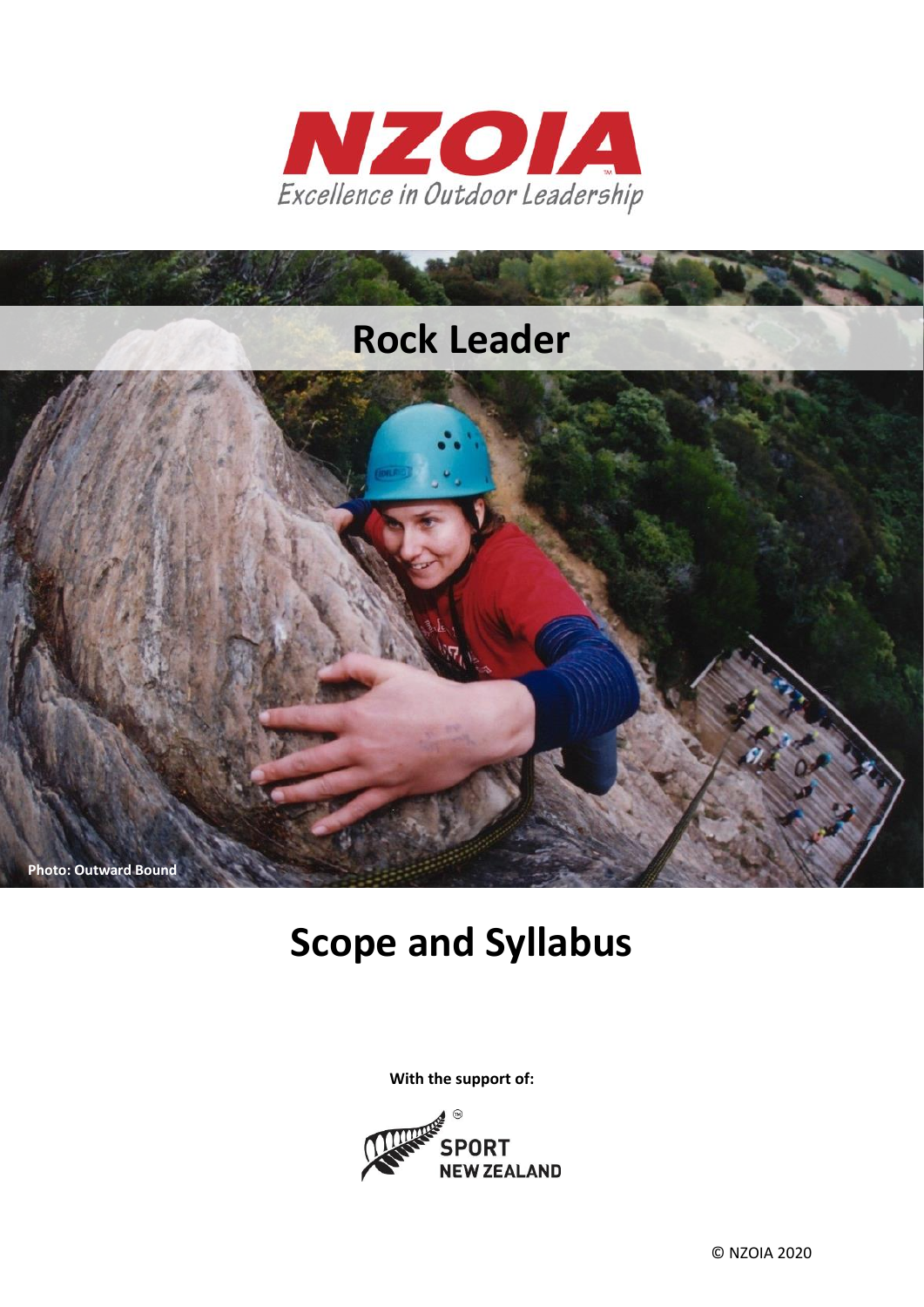# **NZOIA™ Rock Leader Scope**

# **Rock Leader Profile**

The NZOIA Rock Leader can:

- Plan and prepare introductory rock climbing experiences
- Instruct groups in the rock climbing skills required for a positive introductory experience
- Lead and manage groups for an introductory rock climbing session
- Demonstrate effective safety management
- Obtain weather forecasts and apply weather interpretation skills
- Provide interpretive information about natural and cultural history and about flora and fauna
- Role model and promote accepted environmental practices

The NZOIA Rock Leader can work independently without direct supervision. Leaders are qualified to operate within an activity specific risk management plan. The qualification does not define the skill set required to write or approve such a plan.

This is a foundation qualification and provides a stepping stone towards NZOIA Rock and Sport Climbing qualifications.

# **Scope**

The NZOIA Rock Leader can organise bouldering where the landing zone is flat and hazard free and the climber's feet do not exceed a height of 1.6 metres off the ground.

Can set up single pitch top rope climbs where:

• Haul lines are in place and regular checks of anchors are completed by the organisation managing the venue

Or

- There is easy walking access to the top rope anchors or safe access using a pre-fixed line
- There are fixed anchors (bolts and chains), bollards, trees or threads
- The Leader has visited the site previously and had their setup approved by an NZOIA Rock 1 or 2 holder
- Personal safety can be set up simply using fixed anchors, bollards, trees or threads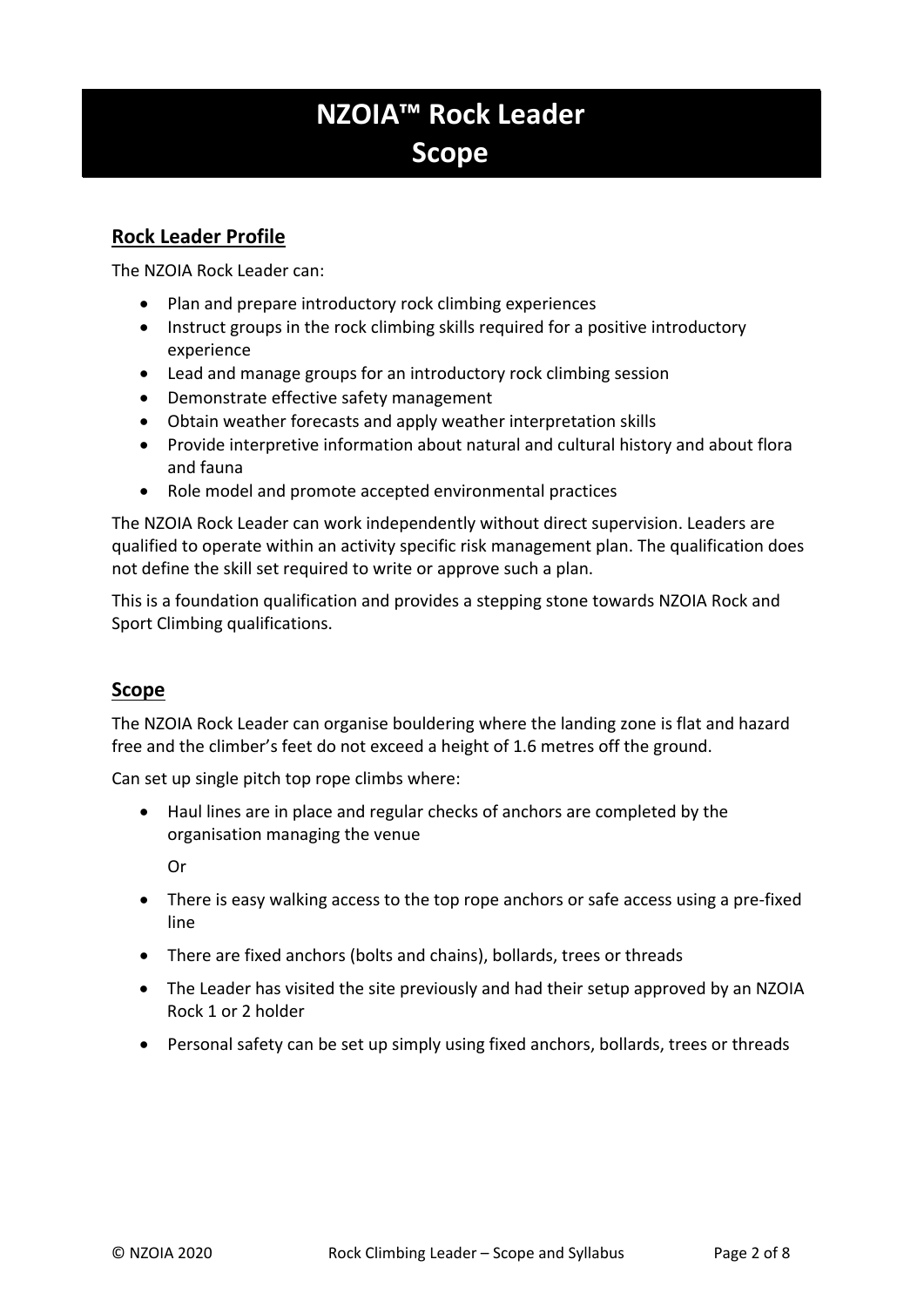The following are examples of venues that could be within the scope of a Rock Leader depending on the characteristics of the group, weather conditions and equipment. Not all climbs at these crags will be within scope:

| Castle Hill - Arthurs Pass            | Wharepapa South                  |
|---------------------------------------|----------------------------------|
| Albert Tce and Cattle Stop-Port Hills | Tihoi                            |
| Mt Horrible, Spur Road - Timaru       | <b>Artificial Climbing walls</b> |
| Hospital Flat - Wanaka                | Kinloch – Lake Taupo             |
| Mt Eden Quarry - short side           |                                  |

# **Prerequisites**

Be a current Full Member or working under an Affiliated Membership of NZOIA

Be 18 years old or over

Hold a current First Aid Certificate (minimum of 12 hours or 2 days including some direct contact with course tutors)

Have the following experience as evidence in a logbook:

**Personal experience** - have climbed at least 20 routes (including grade 14 or above) while on a top rope at either indoor or outdoor venues

**Instructional experience** – at least 5 days additional experience as a co-leader or assistant leader, providing assistance with the set up and management of a group climbing at indoor and/or outdoor venues

The prerequisite experience requirements are minimums, extra days are recommended.

# **Registration and Revalidation**

Registration and revalidation with NZOIA provide proof of currency for NZOIA qualification holders.

# **Progressing to NZOIA Rock 1 or Sport Climbing**

As the Rock Leader gains more experience they may progress towards gaining the NZOIA Rock 1 or Sport Climbing qualifications. The steps they would follow include:

- Gaining the experience outlined in the NZOIA Rock 1 or Sport Climbing prerequisites
- Attending an NZOIA Rock 1 or Sport Climbing training course
- Working with a NZOIA Rock 1, 2 of Sport Climbing holder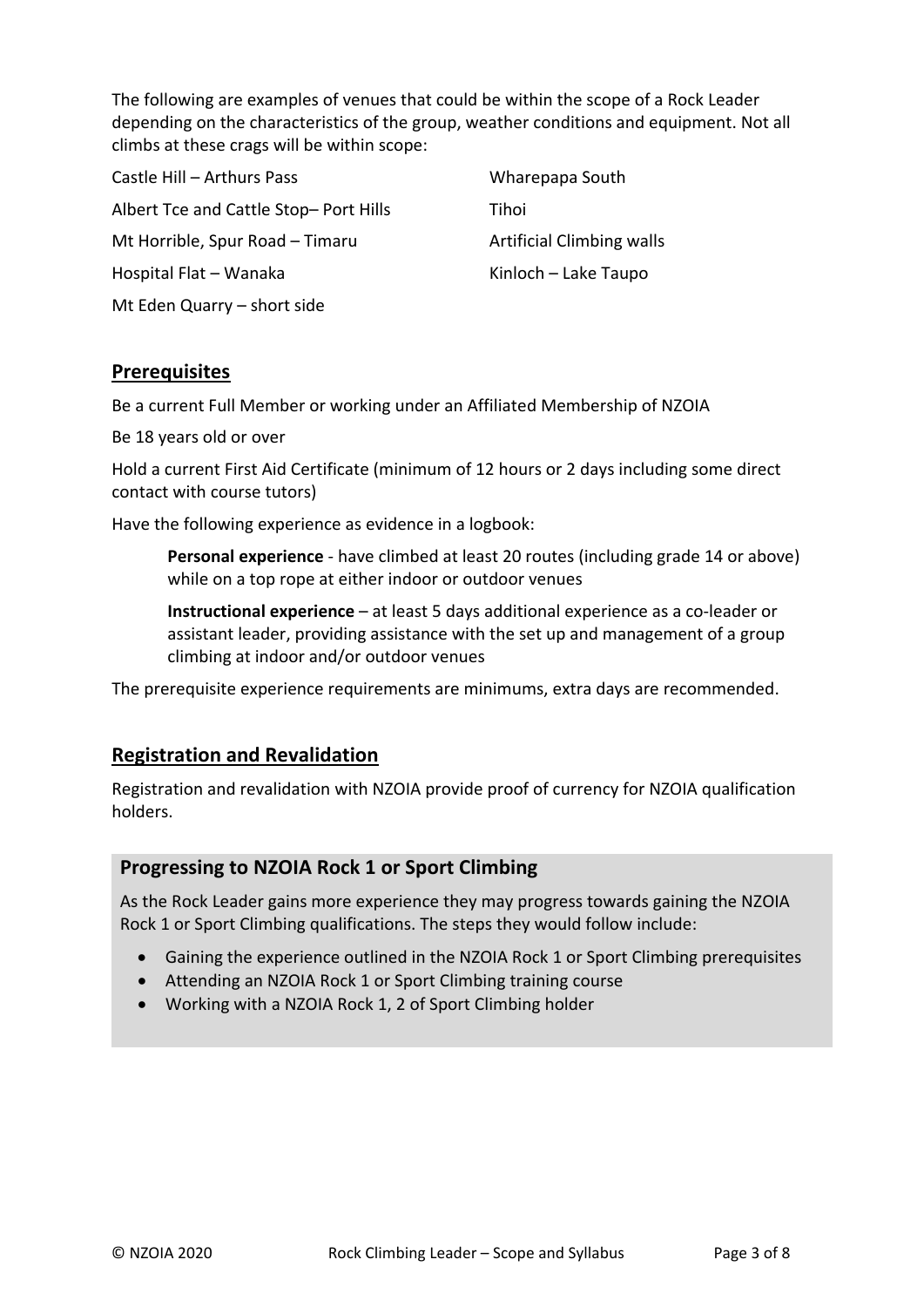# **Syllabus**

# **Assessment Notes**

The syllabus outlines what the content of the assessment will include and gives an idea of what assessment tasks the candidate will be asked to complete. All judgements on how the candidate meets the syllabus must be based on current good practice and industry standards.

- Assessors can use three types of direct evidence to judge a candidate's competency:
	- Workbook answers
	- Observation of practical tasks
	- Questioning and discussion
- Anchor point selection is not required for this assessment anchor points need to be selected and checked by the Assessor
- Candidates are expected to know and follow a system they are not expected to be flexible in their setup
- Candidates are required to demonstrate setting up and using personal safety at the top of a route. If personal safety is not needed at the selected venue the Assessor will need to provide an opportunity for this to be demonstrated. This could be demonstrated at ground level if the crag does not lend itself to doing this task at height.
- Demonstration of knots and hitches is likely to be done during the top rope system setup but if not seen (e.g. clove hitch/prusik) will need to be demonstrated separately
- Candidates are required to demonstrate setting up an anchor system. If haul cords are used at the venue the Assessor will need to provide an opportunity for an anchor set up to be demonstrated. Candidates are also required to demonstrate linking two and three anchors. Both these requirements could also be demonstrated at ground level if the crag does not lend itself to doing this task at height.
- Candidates are required to provide clients with effective instruction in bouldering activities and spotting. If the venue is not suitable for bouldering then this can be assessed using questioning and discussion.

# **Technical Competence**

# **1. Demonstrate and/or describe the care and correct use of rock climbing equipment and clothing**

The candidate will:

- **1.1** Use equipment that is in good condition and is well maintained
- **1.2** Complete a pre-activity check of equipment for damage
- **1.3** Use equipment in accordance with the manufacturer's recommendations and current good practice
- **1.4** Correctly fit their harness and helmet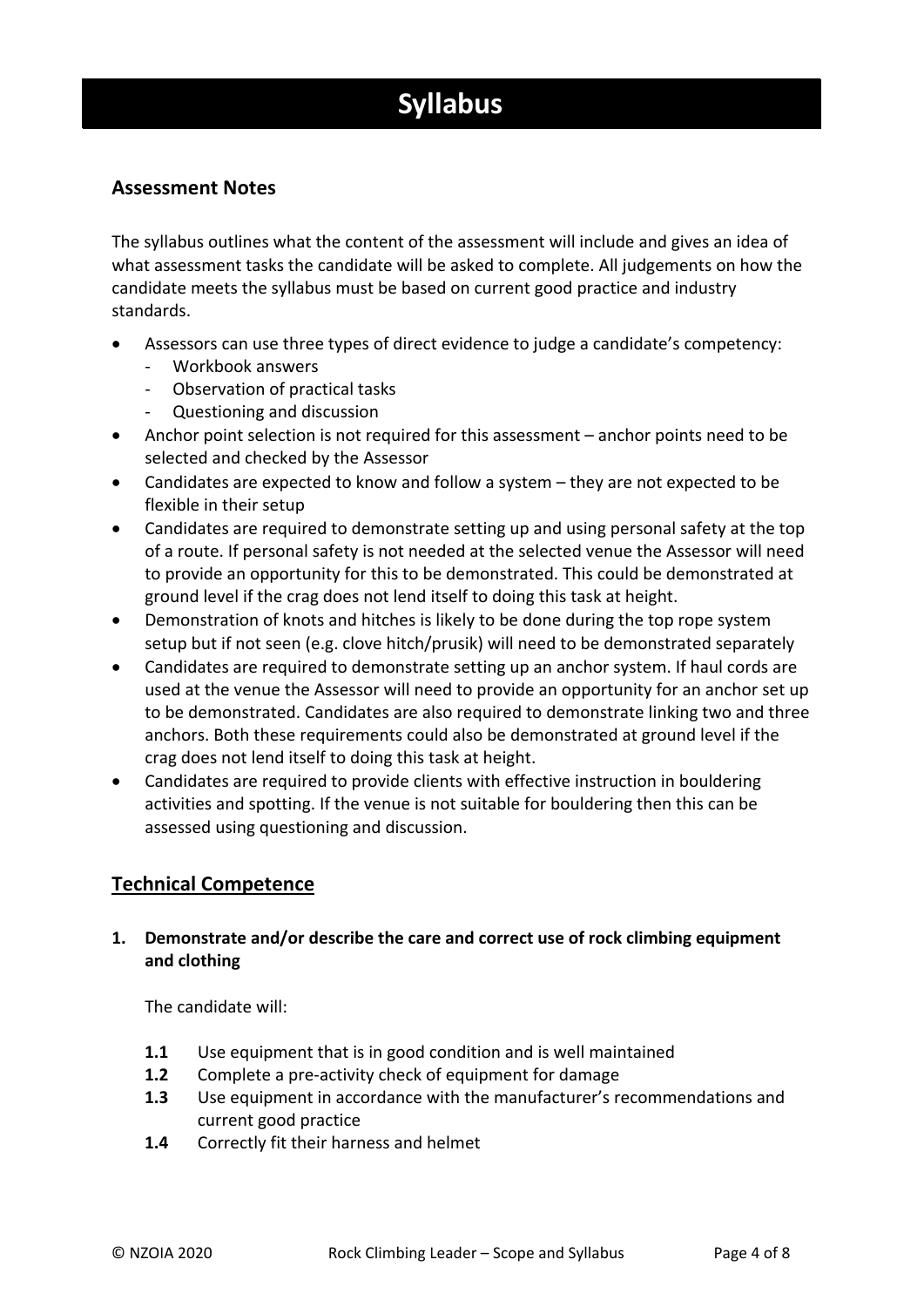- **1.5** For all equipment used demonstrate and/or be able to describe: the properties, common use, advantages, limitations, minimisation of wear, damage checking and storage
- **1.6** Demonstrate uncoiling and coiling a rope
- **1.7** Demonstrate the fitting of an improvised chest harness and be able to describe the types of client that would need one
- **1.8** Carry and use the appropriate clothing for the environmental conditions

# **2. Construct a top rope climbing system**

The candidate will construct at least two top rope climbing systems using fixed anchors (bolts, chains), bollards, trees or threads which demonstrate:

- **2.1** Using secure anchors which; minimise potential shock loading, share the load, have minimal angles, have redundancy and allow ropes to run smoothly and minimise wear
- **2.2** The rope positioned over the intended route

The candidate will demonstrate:

- **2.3** Linking two and three anchors together
- **2.4** Setting up and using personal safety at the top of a route when appropriate to do so
- **2.5** Correctly tying and using the following knots; clove hitch, figure 8, prusik, tape knot

#### **3. Demonstrate safe and efficient climbing techniques**

The candidate will complete at least two climbs of grade 14 or above, when on a top rope and demonstrate:

- **3.1** Tying into the climbing rope
- **3.2** A systematic safety check before climbing
- **3.3** Clear communication with the belayer using agreed calls
- **3.4** Safe, balanced and efficient movement

#### **4. Demonstrate safe belaying technique**

The candidate will belay at least two times and demonstrate:

- **4.1** Using both a manual locking (i.e ATC) and break-assisted (i.e GriGri) belay device
- **4.2** Threading the rope through the belay device and attaching to self
- **4.3** A systematic safety check before the climber leaves the ground
- **4.4** Good practice belay technique
- **4.5** Clear communication with the climber using agreed calls
- **4.6** Anticipating the climber's movement and providing slack and tension as required
- **4.7** Lowering the climber safely, smoothly and efficiently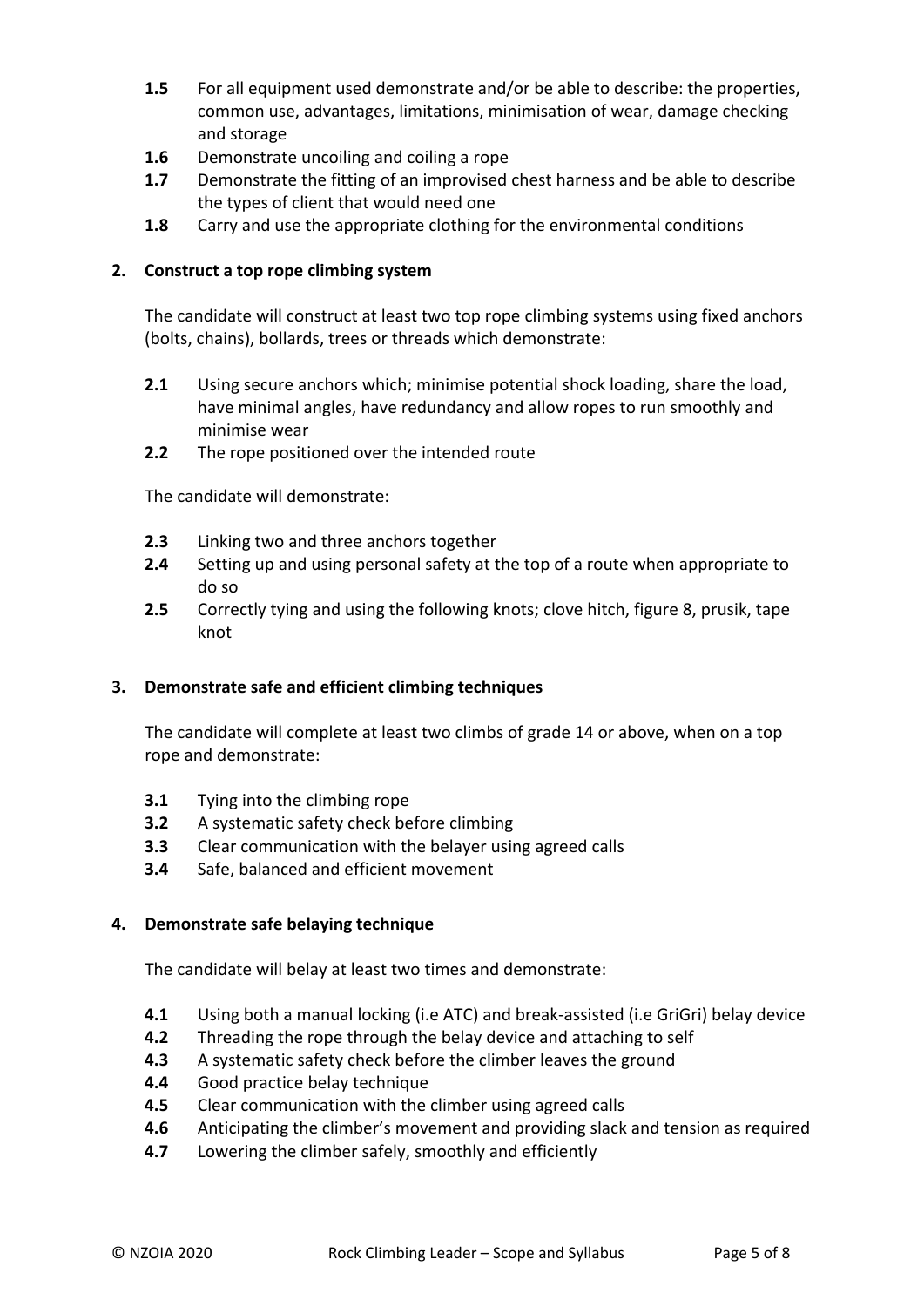#### **5. Demonstrate rock climbing rescue skills**

The candidate will demonstrate:

- **5.1** Un-weighting a jammed belay device using the climber for assistance or assistance from others on the ground while ensuring the belayer doesn't let go of the *dead* rope
- **5.2** Un-weighting a jammed belay device using a prusik or jamming device while ensuring the belayer doesn't let go of the *dead* rope
- **5.3** An understanding of how to avoid and deal with other common problems e.g. a stuck climber, too much slack

# **The Environment**

#### **6. Obtain a weather forecast and apply weather interpretation skills**

The candidate will:

- **6.1** Obtain a relevant weather forecast for the planned climbing session and provide a verbal summary of the forecast
- **6.2** Describe the implications of the weather forecast for the planned climbing session and make decisions about the session based on the forecast
- **6.3** Observe any changes to the weather and modify the session if necessary

# **7. Demonstrate cultural and environmental knowledge and interpretation of areas visited**

The candidate will provide interpretive information about:

- **7.1** The natural or cultural history of the area
- **7.2** Local flora and fauna

#### **8. Role model and promote accepted environmental practices**

The candidate will:

- **8.1** Demonstrate and/or describe the responsibilities to land owners and other users, including access protocols
- **8.2** Role model and promote the principles of Leave No Trace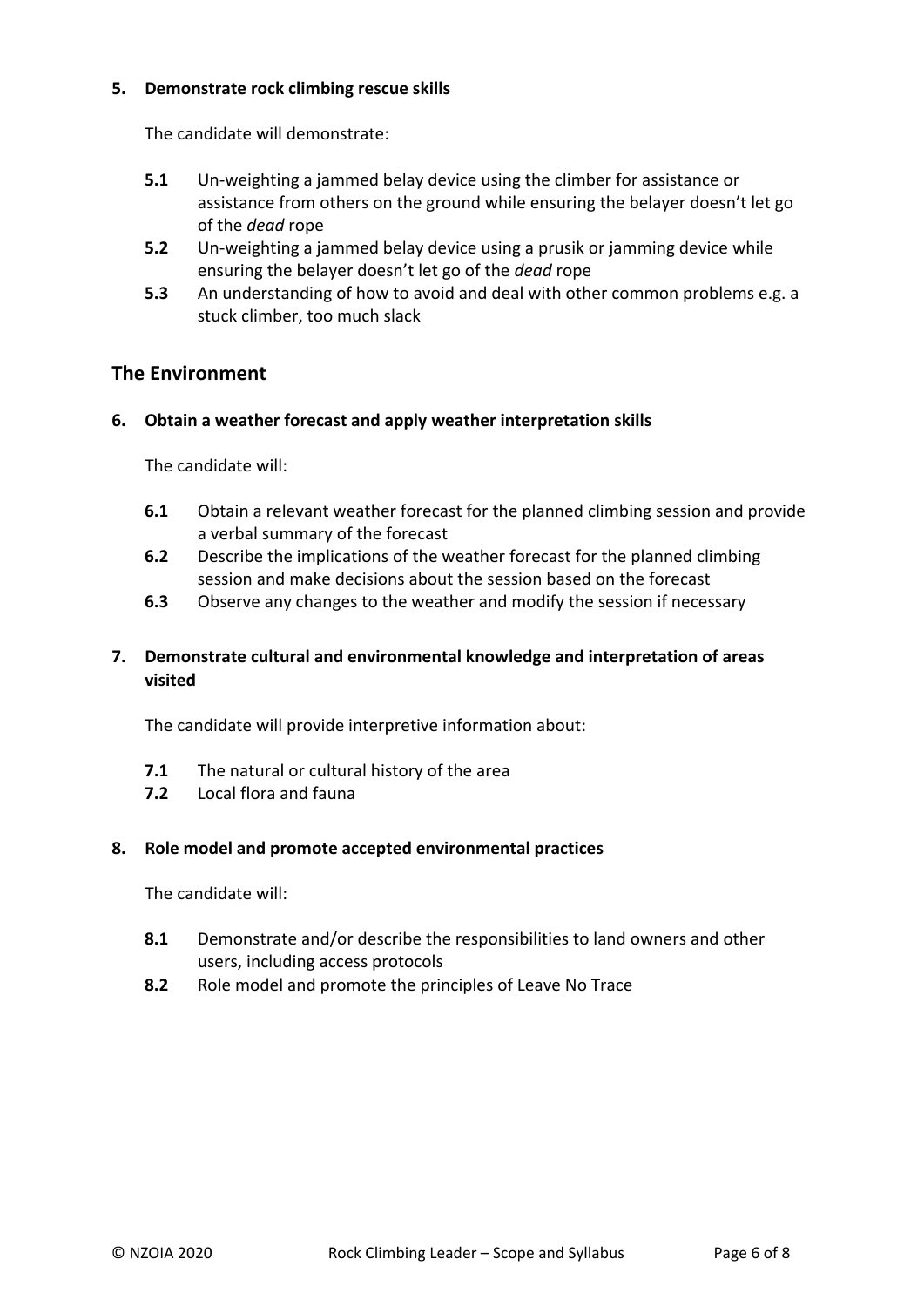# **Group Management and Leadership**

#### **9. Lead and manage a group for an introductory rock climbing session**

The candidate will be responsible for a group of clients rock climbing for a minimum of one hour. This will include managing two top ropes. The candidate will demonstrate:

- **9.1** Preparing and briefing the group including setting boundaries/safe areas and ground rules
- **9.2** Manage time appropriately in relation to the activity plan and conditions
- **9.3** Coaching, encouraging, motivating clients to ensure they are interested, engaged and have a fun and positive experience
- **9.4** Supervising and coaching belayers and back-up belayers
- **9.5** Establishing rapport with clients and an awareness of their emotional, cultural and other needs
- **9.6** Demonstrate professionalism e.g. punctual, personal equipment correct and in good order, presentable, respect for others

#### **10. Demonstrate effective safety management**

The candidate will:

- **10.1** Demonstrate checking the climbing routes used for hazards e.g. loose rocks
- **10.2** Have a first aid kit and be able to deal with first aid situations as required
- **10.3** Never compromise their personal safety or the safety of their clients
- **10.4** Demonstrate safe practices and good judgement and decision making within the scope of this qualification

#### **Instruction**

#### **11. Plan and prepare an introductory rock climbing experience**

From the operations safety management plan the candidate will prepare a written activity plan which will contain the following information:

- **11.1** A clearly defined purpose and session appropriate for the group
- **11.2** A logical sequence of progressions and activities
- **11.3** Access, cultural or environmental considerations
- **11.4** A clothing and equipment list for both individuals and the group
- **11.5** A weather forecast and implications for the proposed trip
- **11.6** Risk and hazard identification and management
- **11.7** Emergency contacts and procedures
- **11.8** Intentions form